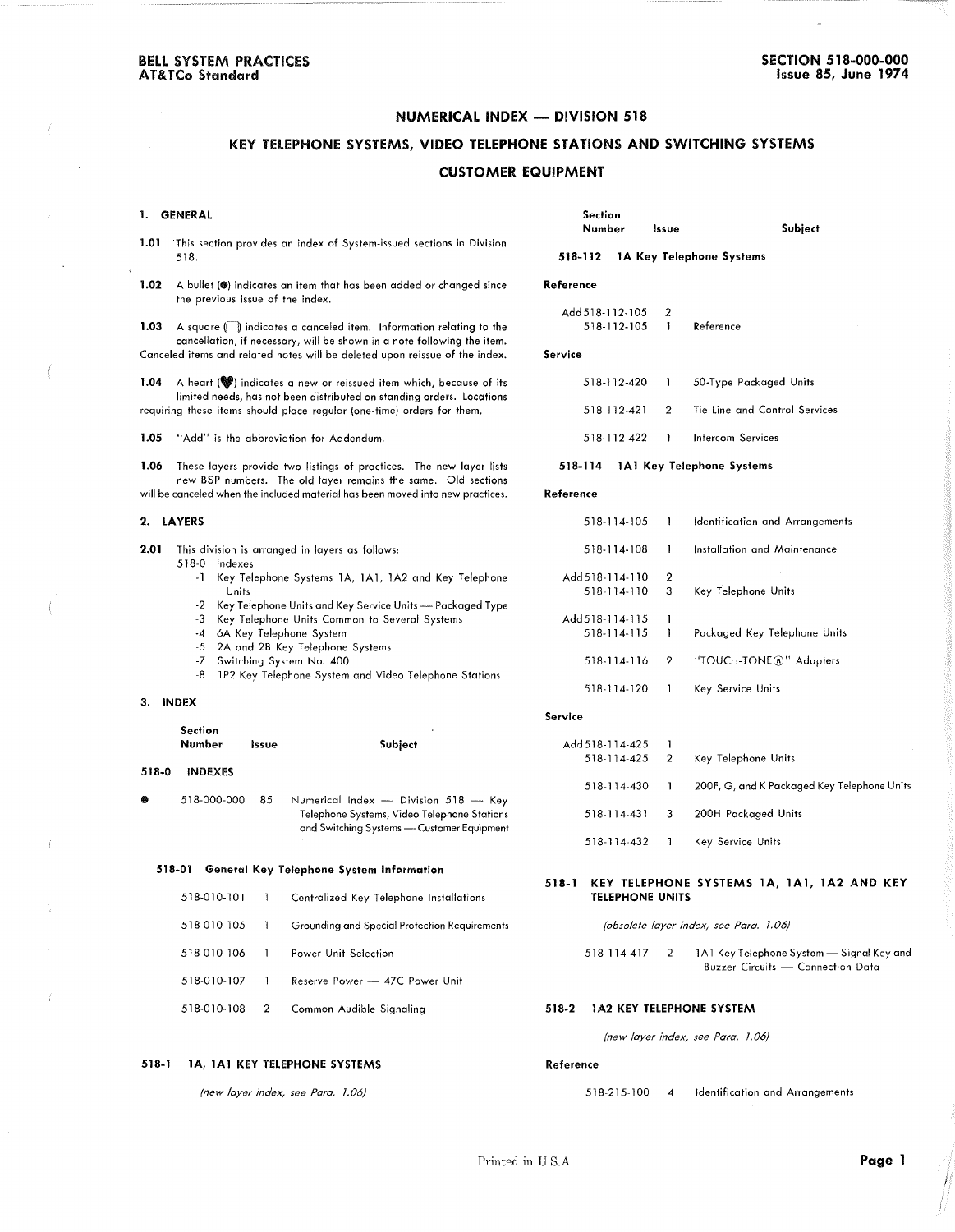## **SECTION 518-000-000**

Æ

|                                               | <b>Section</b><br>Number       | Issue            | t pa <sup>ns</sup><br>Subject                                                                                                                         |         | <b>Section</b><br>Number                                                        | Issue             | Subject                                                                              |  |  |
|-----------------------------------------------|--------------------------------|------------------|-------------------------------------------------------------------------------------------------------------------------------------------------------|---------|---------------------------------------------------------------------------------|-------------------|--------------------------------------------------------------------------------------|--|--|
| Service                                       |                                |                  | 3.7                                                                                                                                                   |         | 518-410-302                                                                     | 3                 | 2-Talking Link Arrangement — Maintenance                                             |  |  |
| $\frac{1}{2}$ , $\frac{1}{2}$ , $\frac{1}{2}$ | 518-215-400                    | 2                | 400 Series                                                                                                                                            |         | Add 518-410-400<br>518-410-400                                                  | 1<br>6            |                                                                                      |  |  |
|                                               | 518-215-404                    | 1                | 501- and 502-Type                                                                                                                                     |         |                                                                                 |                   | Selector Only - Connections                                                          |  |  |
|                                               | 518-215-405                    | $\boldsymbol{4}$ | 513-, 514-, and 515-Type                                                                                                                              |         | Add 518-410-401<br>518-410-401                                                  | $\mathbf{I}$<br>6 | Single Talking Link - Connections                                                    |  |  |
|                                               | Add 518-215-410<br>518-215-410 | 1                |                                                                                                                                                       |         | 518-410-402                                                                     | 8                 | Two-Talking Link - Connections                                                       |  |  |
|                                               | 518-215-417                    | 4<br>3           | Panels $-$ 583- and 584-Type<br>597- and 598-Type Panels                                                                                              |         | 518-410-403                                                                     | $\mathbf{1}$      | Holding Arrangement for 6A Stations - Using<br>1A or 1A1 Line and Signaling Circuits |  |  |
|                                               | 518-215-418                    | $\mathbf{2}$     | Panels $-$ 601-, 602-, and 603-Type                                                                                                                   | 518-450 |                                                                                 |                   | <b>Packaged Communication Systems</b>                                                |  |  |
|                                               | 518-215-419                    | Л.               | 620A, 641A and 642A Type Panels                                                                                                                       |         | Add 518-450-100                                                                 | 2                 |                                                                                      |  |  |
|                                               | 518-215-420                    | 3                | 69B, -D, and -G Apparatus Mountings                                                                                                                   |         | 518-450-100                                                                     | $\mathbf{1}$      | 7A (COM KEY® 718)                                                                    |  |  |
| 518-2                                         |                                |                  | KEY TELEPHONE UNITS AND KEY SERVICE UNITS -                                                                                                           |         | 518-450-102                                                                     | -1                | 14A (COM KEY® 1434)                                                                  |  |  |
| <b>PACKAGED TYPE</b>                          |                                |                  |                                                                                                                                                       |         |                                                                                 |                   | 2A AND 2B KEY TELEPHONE SYSTEMS                                                      |  |  |
|                                               |                                |                  | (obsolete layer index, see Para. 1.06)                                                                                                                |         | 518-510-100                                                                     | -1                | Identification                                                                       |  |  |
|                                               | 518-255-101                    | 5                | Key Service Units $-$ 550- and 551-Type $-$<br>Identification and Installation                                                                        |         | 518-510-200                                                                     | J.                | Installation and Maintenance                                                         |  |  |
|                                               | Add 518-255-401                | L                |                                                                                                                                                       |         | 518-510-400                                                                     | -1                | Connections                                                                          |  |  |
|                                               | 518-255-401                    | 5                | Key Service Units $-$ 550- and 551-Type $-$<br><b>Connections and Maintenance</b>                                                                     | 518-7   |                                                                                 |                   | SWITCHING SYSTEM NO. 400                                                             |  |  |
| 518-3                                         |                                |                  | <b>KEY TELEPHONE UNITS COMMON TO SEVERAL SYSTEMS</b>                                                                                                  |         | Add 518-710-100<br>518-710-100                                                  | -1<br>4           | Identification                                                                       |  |  |
|                                               | 518-300-103                    | $\mathbf{I}$     | DC Lamp Resistance Circuits - Connections                                                                                                             |         | 518-710-200                                                                     | 4                 | Installation                                                                         |  |  |
|                                               | 518-300-413                    | 4                | 259-Type - Identification                                                                                                                             |         | Add 518-710-400                                                                 | $\overline{2}$    |                                                                                      |  |  |
|                                               | 518-300-416                    | П.               | 271A Key Telephone Unit - Identification                                                                                                              |         | 518-710-400                                                                     | 4                 | J53035A, Lists 1 and 2 Cabinet Assemblies<br>- Method of Connecting                  |  |  |
|                                               | 518-300-417                    | 1                | 272A Key Telephone Unit - Identification                                                                                                              |         | Add 518-710-401                                                                 | $\boldsymbol{2}$  |                                                                                      |  |  |
|                                               | 518-310-105                    | 1                | 228A and 265A Key Telephone Units -                                                                                                                   |         | 518-710-401                                                                     | $\overline{2}$    | J53035A, Lists 3, 4, 8, and 9 Cabinet<br>Assemblies - Method of Connecting           |  |  |
|                                               | 518-310-400                    | $\mathbf{I}$     | Identification<br>Universal Line Unit - Key Telephone Systems<br>1A, 1A1 - Key Equipments 100, 101A,<br>101B, 102A - Using 213B Key Telephone<br>Unit |         | 518-710-402                                                                     | $\overline{2}$    | J53035A, Lists 10 and 11 Cabinet Assemblies<br>- Method of Connecting                |  |  |
|                                               |                                |                  |                                                                                                                                                       |         |                                                                                 |                   |                                                                                      |  |  |
|                                               |                                |                  |                                                                                                                                                       |         | 518-710-500                                                                     | -1                | Alarm Circuit - Operation Tests                                                      |  |  |
|                                               | 518-310-401                    | 2                | 227A (MD) and 227B Key Telephone Units                                                                                                                |         | 518-710-501                                                                     | -1                | Key Telephone Line and Add-On Circuit -<br><b>Operation Tests</b>                    |  |  |
|                                               |                                |                  | - Audible and Visual Signaling - Identification<br>and Connections                                                                                    |         | 518-710-502                                                                     | -1                | Line, Link, and Marker Circuits - Operation                                          |  |  |
|                                               | 518-310-403                    | 3                | 232A and B Key Telephone Units - (Interrupter)                                                                                                        |         |                                                                                 |                   | Tests                                                                                |  |  |
|                                               |                                |                  | — Identification and Connections                                                                                                                      |         | 518-710-503                                                                     | $\mathbf{1}$      | Junctor Circuits - Operation Tests                                                   |  |  |
|                                               | 518-310-405                    | 5                | Station Line Concentrators 235- and 236-Type<br>Key Telephone Units - Identification and<br>Connections                                               |         | 518-710-504                                                                     | $\mathbf{1}$      | Dial Pulse Register Circuits - Operation Tests                                       |  |  |
|                                               |                                |                  |                                                                                                                                                       |         | 518-710-505                                                                     | -1                | Busy-Tone Trunk - Operation Tests                                                    |  |  |
|                                               | 518-310-407                    | 8                | 237-Type - Identification, Operation, and<br>Connections                                                                                              |         | 518-710-506                                                                     | $\mathbf{1}$      | Call Progress Indicator Set - Operating Methods                                      |  |  |
| 518-4<br>6A KEY TELEPHONE SYSTEM              |                                |                  |                                                                                                                                                       |         | 518-710-507                                                                     | -1                | TOUCH-TONE® Calling — Operation Tests                                                |  |  |
| Add 518-410-100<br>$\boldsymbol{2}$           |                                |                  |                                                                                                                                                       |         | <b>1P2 KEY TELEPHONE SYSTEM AND VIDEO TELEPHONE</b><br>518-8<br><b>STATIONS</b> |                   |                                                                                      |  |  |
|                                               | 518-410-100                    | 6                | Identification and Installation                                                                                                                       |         |                                                                                 |                   | "PICTUREPHONE®" Service (Phase O) -                                                  |  |  |
|                                               | 518-410-300                    | 3                | Selector Only Arrangement - Maintenance                                                                                                               |         | 518-800-100                                                                     | 3                 | Single Line Service and 1P2 Key Telephone                                            |  |  |
| 518-410-301                                   |                                | 3                | Single-Talking Link Arrangement - Maintenance                                                                                                         |         |                                                                                 |                   | System Arrangements Using 2C Video<br>Telephone Station - General Description        |  |  |

l.

 $\sim$ 

 $\mathbb{R}^2$ 

 $\overline{\phantom{a}}$ 

 $\label{eq:1} \begin{array}{ll} \displaystyle \left\langle \frac{1}{2} \, \frac{1}{2} \, \frac{1}{2} \, \frac{1}{2} \, \frac{1}{2} \, \frac{1}{2} \, \frac{1}{2} \, \frac{1}{2} \, \frac{1}{2} \, \frac{1}{2} \, \frac{1}{2} \, \frac{1}{2} \, \frac{1}{2} \, \frac{1}{2} \, \frac{1}{2} \, \frac{1}{2} \, \frac{1}{2} \, \frac{1}{2} \, \frac{1}{2} \, \frac{1}{2} \, \frac{1}{2} \, \frac{1}{2} \, \$ 

 $\cdot$